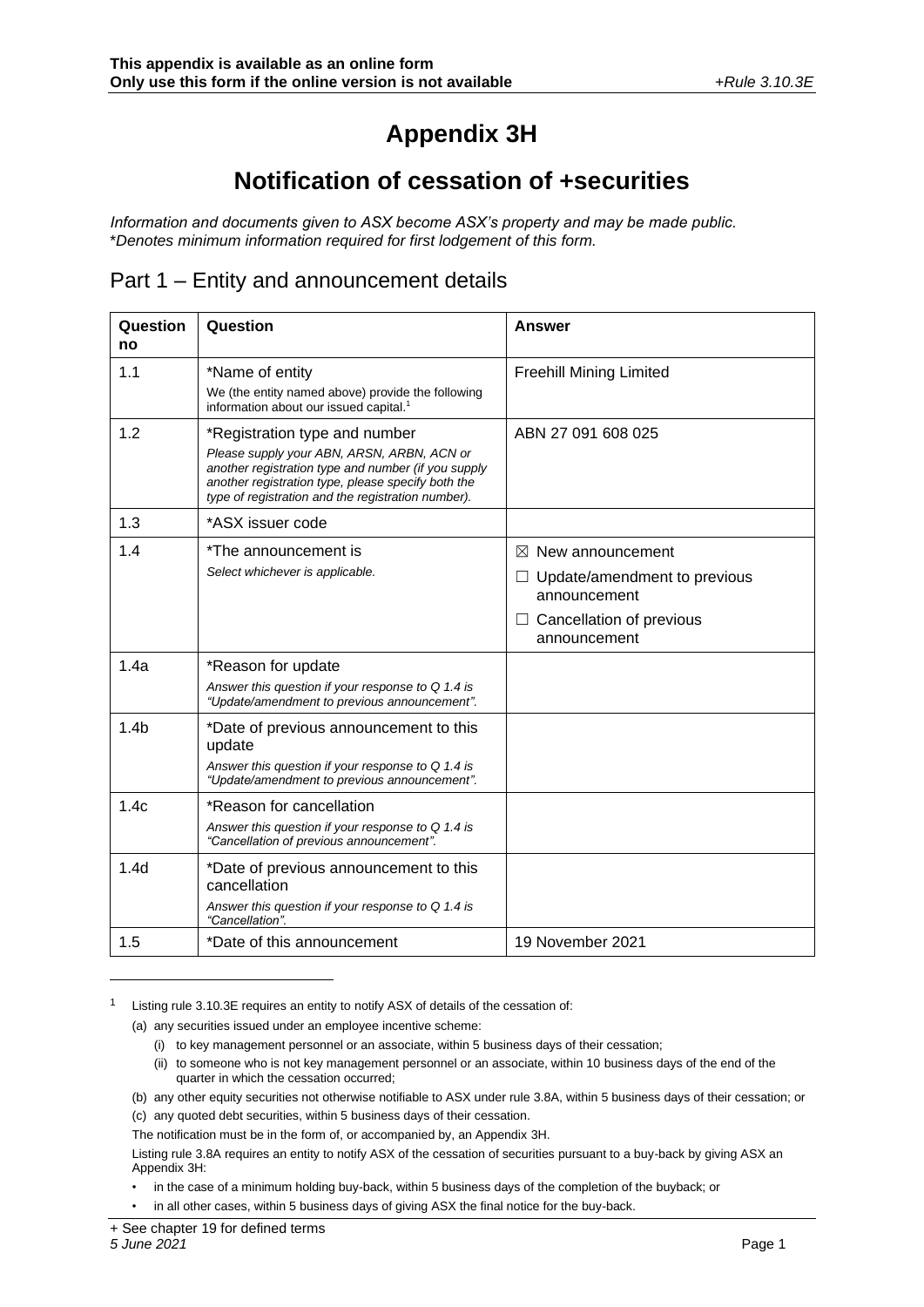## Part 2 – Details of +equity securities or quoted +debt securities that have ceased

| Question<br>No. | Question                                                                                                                                                                                                                                                                                                                                                                                                                                                                                                      | Answer                                                                                                                                    |
|-----------------|---------------------------------------------------------------------------------------------------------------------------------------------------------------------------------------------------------------------------------------------------------------------------------------------------------------------------------------------------------------------------------------------------------------------------------------------------------------------------------------------------------------|-------------------------------------------------------------------------------------------------------------------------------------------|
| 2.1             | *ASX +security code and description                                                                                                                                                                                                                                                                                                                                                                                                                                                                           | a) FHSO                                                                                                                                   |
|                 |                                                                                                                                                                                                                                                                                                                                                                                                                                                                                                               | b) FHSAF                                                                                                                                  |
| 2.2             | *Number of securities that have ceased                                                                                                                                                                                                                                                                                                                                                                                                                                                                        | a) 17,035,512                                                                                                                             |
|                 |                                                                                                                                                                                                                                                                                                                                                                                                                                                                                                               | b) 10,000,000                                                                                                                             |
| 2.3             | *Reason for cessation<br>Note: the conversion of a convertible security (which<br>is notifiable to ASX under Listing Rule 3.10.3B) is<br>not regarded as the "cessation" of the convertible<br>security for the purposes of this rule. Likewise, the<br>payment up of a partly paid security resulting in it<br>becoming a fully paid security (which is notifiable to<br>ASX under Listing Rule 3.10.3D) is not regarded as<br>the "cessation" of the partly paid security for the<br>purposes of this rule. | Expiry of option or other convertible<br>⊠<br>security without exercise or conversion                                                     |
|                 |                                                                                                                                                                                                                                                                                                                                                                                                                                                                                                               | Lapse of conditional right to securities<br>ш<br>because the conditions have not been,<br>or have become incapable of being,<br>satisfied |
|                 |                                                                                                                                                                                                                                                                                                                                                                                                                                                                                                               | Cancellation pursuant to a minimum<br>ш<br>holding buy-back                                                                               |
|                 |                                                                                                                                                                                                                                                                                                                                                                                                                                                                                                               | Cancellation pursuant to an employee<br>ப<br>share scheme buy-back                                                                        |
|                 |                                                                                                                                                                                                                                                                                                                                                                                                                                                                                                               | Cancellation pursuant to an on-market<br>□<br>buy-back                                                                                    |
|                 |                                                                                                                                                                                                                                                                                                                                                                                                                                                                                                               | Cancellation pursuant to an equal<br>ப<br>access scheme buy-back                                                                          |
|                 |                                                                                                                                                                                                                                                                                                                                                                                                                                                                                                               | Cancellation pursuant to a selective<br>ப<br>buy-back                                                                                     |
|                 |                                                                                                                                                                                                                                                                                                                                                                                                                                                                                                               | Cancellation pursuant to another form<br>ш<br>of buy back                                                                                 |
|                 |                                                                                                                                                                                                                                                                                                                                                                                                                                                                                                               | Cancellation pursuant to a reduction of<br>⊔<br>capital                                                                                   |
|                 |                                                                                                                                                                                                                                                                                                                                                                                                                                                                                                               | Cancellation pursuant to a scheme of<br>⊔<br>arrangement or other reconstruction                                                          |
|                 |                                                                                                                                                                                                                                                                                                                                                                                                                                                                                                               | Cancellation by agreement between<br>the entity and the holder                                                                            |
|                 |                                                                                                                                                                                                                                                                                                                                                                                                                                                                                                               | Repayment or redemption of<br>ш<br>+convertible debt security without<br>conversion                                                       |
|                 |                                                                                                                                                                                                                                                                                                                                                                                                                                                                                                               | Repayment or redemption of quoted<br>ப<br>+debt security                                                                                  |
|                 |                                                                                                                                                                                                                                                                                                                                                                                                                                                                                                               | Redemption of redeemable preference<br>ப<br>securities                                                                                    |
|                 |                                                                                                                                                                                                                                                                                                                                                                                                                                                                                                               | Redemption of units<br>⊔                                                                                                                  |
|                 |                                                                                                                                                                                                                                                                                                                                                                                                                                                                                                               | Cancellation of partly paid +securities<br>upon which a call or instalment has<br>not been paid                                           |
|                 |                                                                                                                                                                                                                                                                                                                                                                                                                                                                                                               | Other                                                                                                                                     |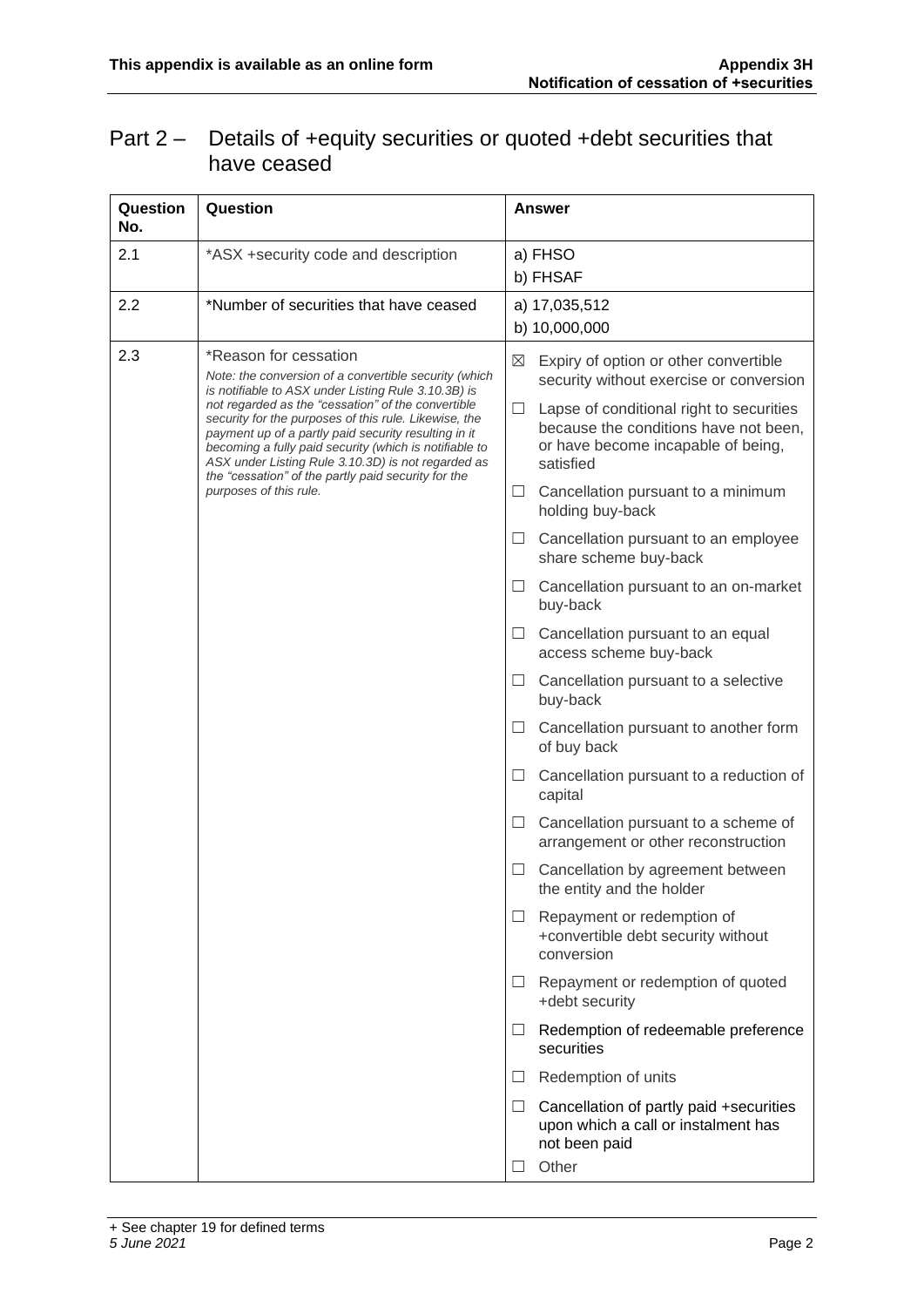|                  |                                                                                                                                                                                                              | If you have selected 'other' please provide additional<br>details regarding the reason for cessation here. |
|------------------|--------------------------------------------------------------------------------------------------------------------------------------------------------------------------------------------------------------|------------------------------------------------------------------------------------------------------------|
|                  |                                                                                                                                                                                                              |                                                                                                            |
| 2.4              | *Date of cessation                                                                                                                                                                                           | a) 12 November 2021                                                                                        |
|                  |                                                                                                                                                                                                              | b) 12 November 2021                                                                                        |
| 2.5              | *Is the entity paying any consideration for<br>the cessation?                                                                                                                                                | No                                                                                                         |
|                  | Example: the payment of an amount to the holder of<br>an option or right as consideration for the holder to<br>agree to a cancellation of the option or right.                                               |                                                                                                            |
|                  | The repayment of the principal amount of a<br>convertible debt security or quoted debt security in<br>accordance with its terms is not regarded as<br>consideration paid for the cessation of that security. |                                                                                                            |
| 2.6              | *In what currency is the consideration<br>being paid?                                                                                                                                                        |                                                                                                            |
|                  | Answer this question if your response to Q 2.5 is<br>"Yes"                                                                                                                                                   |                                                                                                            |
| 2.6a             | *Consideration amount per +security paid<br>by the entity for the cessation                                                                                                                                  |                                                                                                            |
|                  | Answer this question if your response to Q 2.5 is<br>"Yes"                                                                                                                                                   |                                                                                                            |
|                  | The consideration amount per security should be<br>provided per the currency specified in Q2.6.                                                                                                              |                                                                                                            |
|                  | Note: This question is not applicable for buy-back<br>events (i.e. Minimum Holding, Employee, On-Market,<br>Equal Access, Selective),                                                                        |                                                                                                            |
| 2.6 <sub>b</sub> | *Total consideration paid or payable for<br>the securities                                                                                                                                                   |                                                                                                            |
|                  | The total consideration amount should be provided<br>per the currency specified in Q2.6.                                                                                                                     |                                                                                                            |
|                  | Note: This question is applicable to buy-back events<br>only (i.e. minimum holding, employee share scheme,<br>on-market, equal access scheme, selective or other),                                           |                                                                                                            |
| 2.7              | Any other information the entity wishes to<br>notify to ASX about the cessation?                                                                                                                             |                                                                                                            |
|                  |                                                                                                                                                                                                              |                                                                                                            |

*Repeat the above questions if you are advising the cessation of more than one security class.*